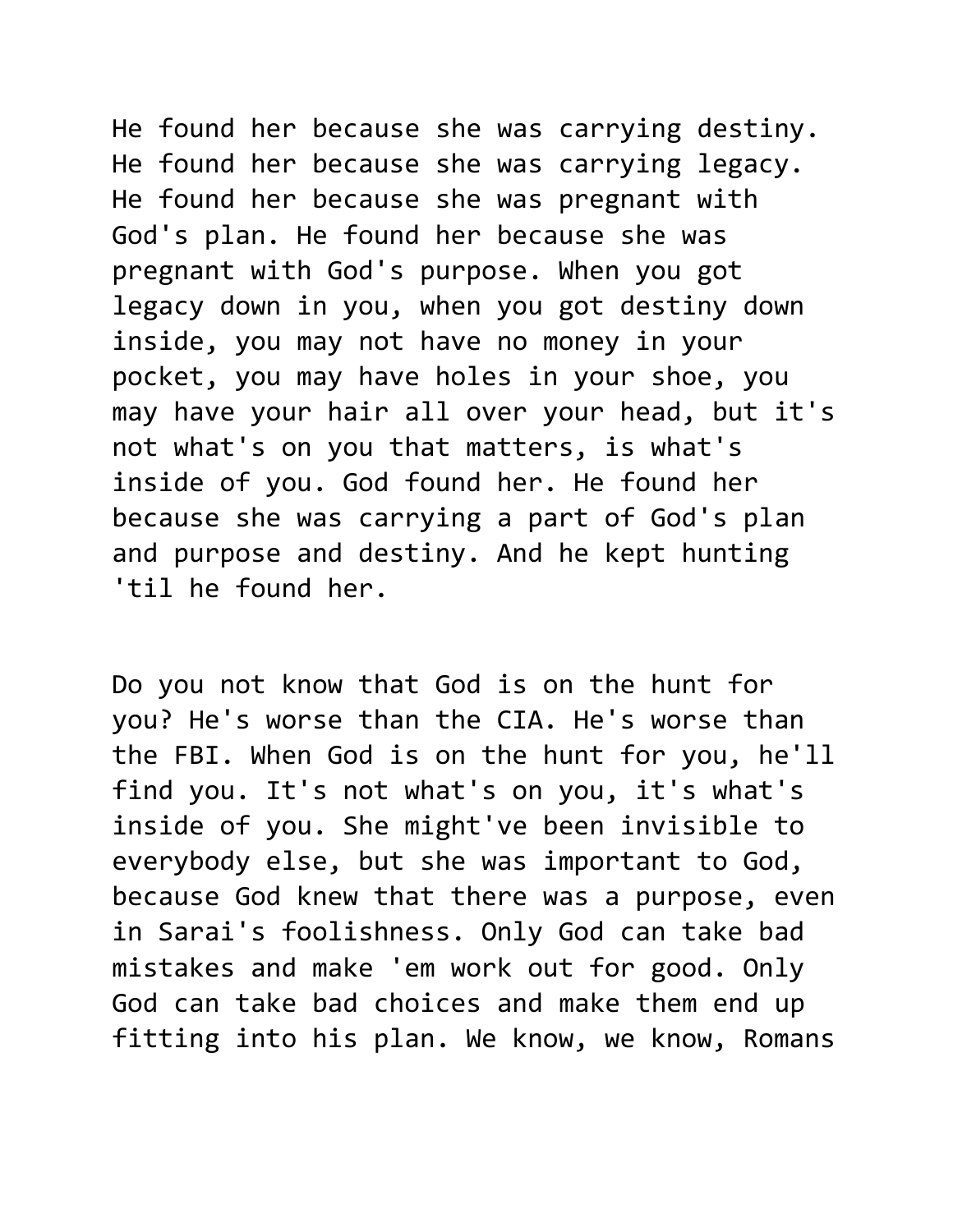8:28, that all things work together for the good of them that love the Lord.

I feel like preaching this morning. I said, all things work together for the good of them that love the Lord. The thing might not have been good, but God will work it for good. The thing might have been foolish, but God'll work it for good. The thing might have been crazy, but God will work it for good. God was working on their behalf, and they didn't even know it. And there Sarai is, she's on the runaway. She's a runaway slave. She's a runaway slave, running away from Sarai, running away from the situation, running away from pain, running away from problems, running away from the situation. You can't run away from problems! If you run away from problems, they'll always catch up with you. God found her. He found her. Stop running. Yeah, stop running.

Make a note to yourself to stop running. Make a note to yourself to face reality. Make a note to yourself that you cannot cure what you will not confront. Stop running. Stop running. I don't care how they threaten you, I don't care how much they intimidate you, I don't care what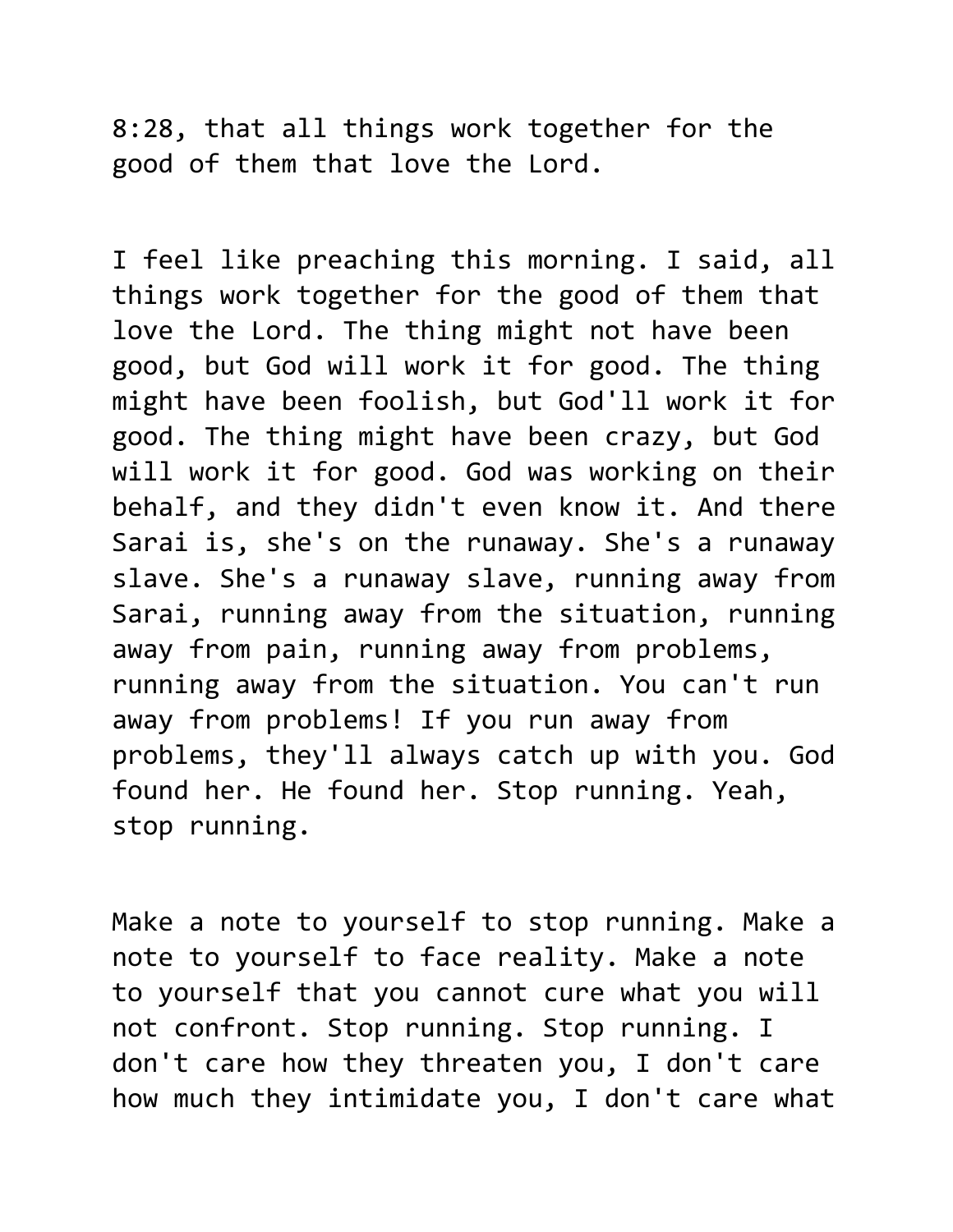they say about you, I don't care how they threaten you, you might as well stand up and face it like a grown woman. You might as well stand up and face it like a grown man, 'cause you'll never succeed running away from what you've got to confront. God found her. She had to be important for God to search her out. She had to be somebody for God to go on the hunt for her. She had to be somebody for God to look her up. She had to be somebody for God to send an angel and say, don't stop flying until you're fine. And the Bible said that the angel of the Lord found Hagar, and said, Hagar, what are you doing here?

I want to talk to somebody. I want to ask you a question. What are you doing here? Knowing what you know, having experienced what you have experienced, what are you doing in this desert? How did you get to this dry place? How did you get to this place of giving up your prayer life and your consecrated life? What are you doing here that you have reduced yourself down to this level? You know you were not made to be in no desert. You know that your provision is not... What are you doing here? And she says, well, she looks at the angel and said, I was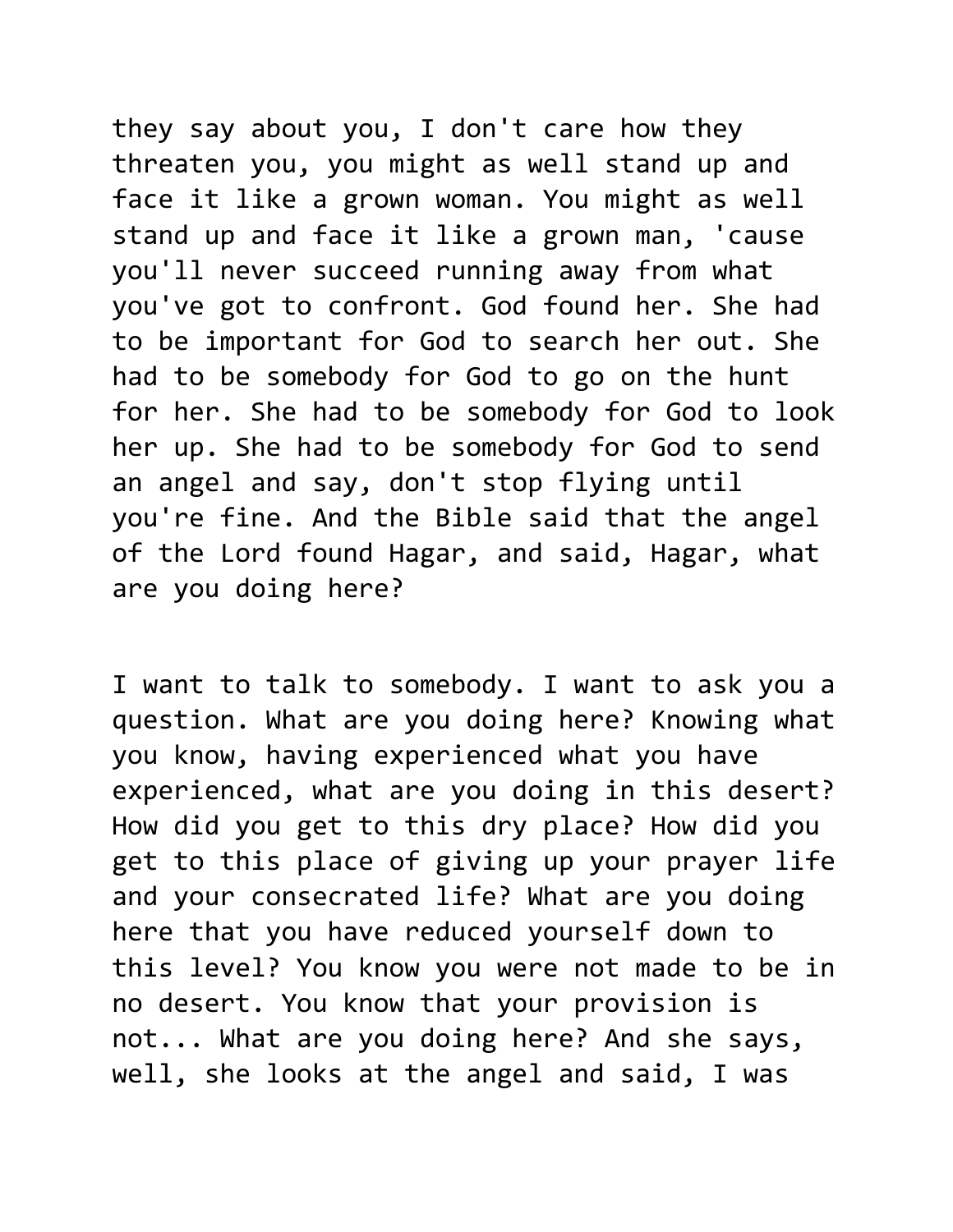running away from my mistress. And then the angel delivers this message, he says, I want you to go back to what you were runnin' from.

Now that is a scary thing. If I was scared enough to run, now you want me to go back to the very thing I was running from? You might as well face it. You might as well stand up to it. It is what it is, it's gonna do what it's gonna do, and it's gonna be what it's gonna be. You might as well turn around and go back to it. You can't spend the rest of your life running from everything that is uncomfortable. I want to talk to somebody who spent all of your life running from everything that was uncomfortable. As soon as the job got hard, you quit. As soon as that situation got tough, you gave up. As soon as the business got difficult, you gave in. As soon as the marriage ran into conflict, you gave up. You have been running from stuff all of your life. And your take-away word this Sunday morning is stop running.

If I stop right here and don't preach another word, your Word from the Lord is stop running. You've gone far enough, there's nothing in that desert for you. And God said, stop running. If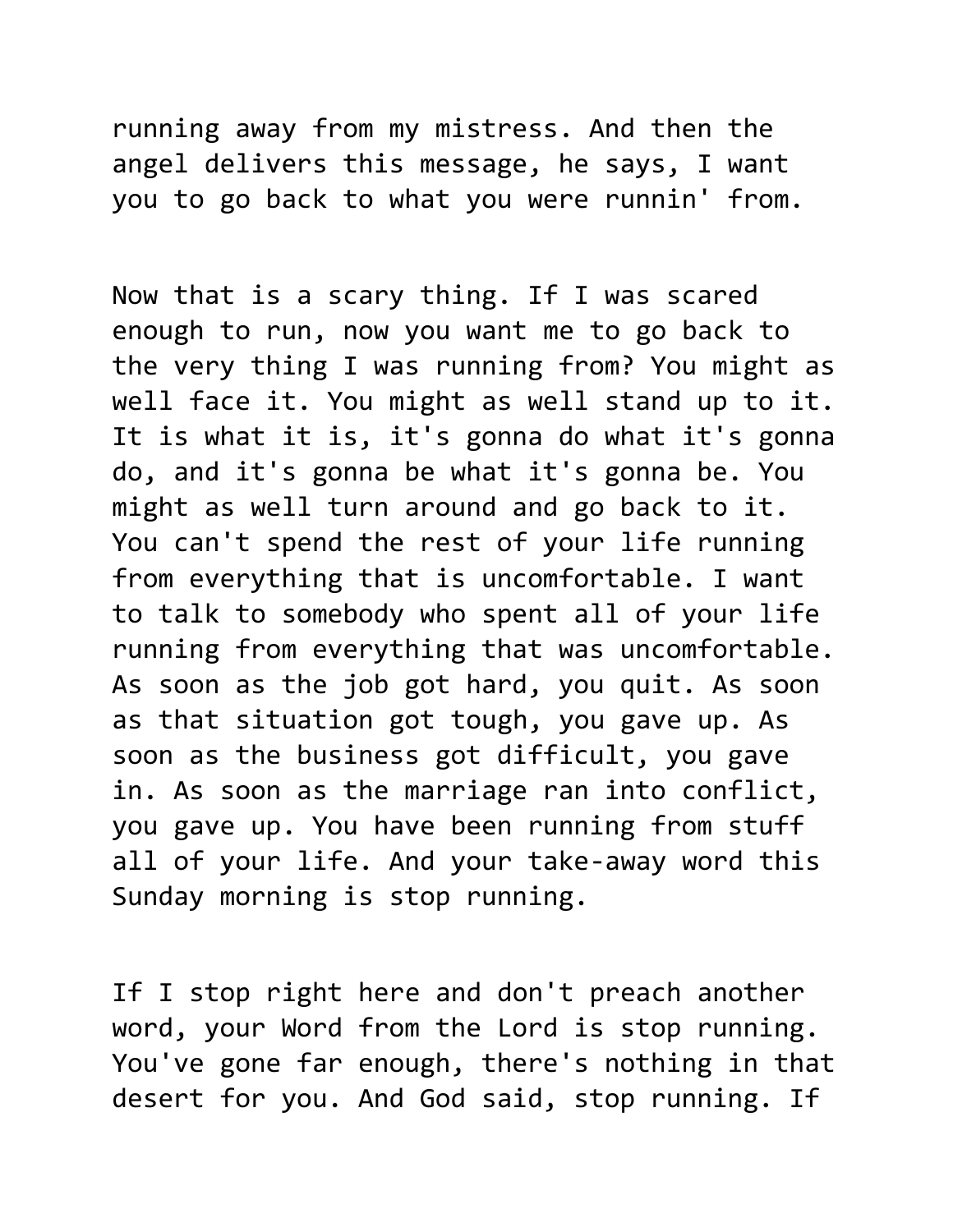you keep on running, you'll never be anybody. If you keep on running, you'll never discover your purpose. If you keep on running, you'll never find out who you are in God. If you keep on running, you'll never understand what you got down inside of you. If you keep on running, you'll always have low self-esteem. If you keep on running, you'll never become what God meant for you to be. Stop running! Stand still! See the salvation of the Lord! Stand right here and steady yourself. Having done all to stand. Stand, therefore, with your loins girded about with truth, broaden your shoulders, strengthen your neck, get your head ready, and say, it is what it is.

And the angel spoke to her and said, stop running. I've never seen a man respect himself if he always ran away. This is past how Sarai feels about you. This is past how Abram feels about you. I'm talkin' about how you feel about yourself. You'll never respect yourself if you keep quitting. Do you not know that God said, I will heal you from backsliding. I didn't even know backsliding was a disease. God said, I will heal you from backside. I will heal you from running. I will heal you from giving up. I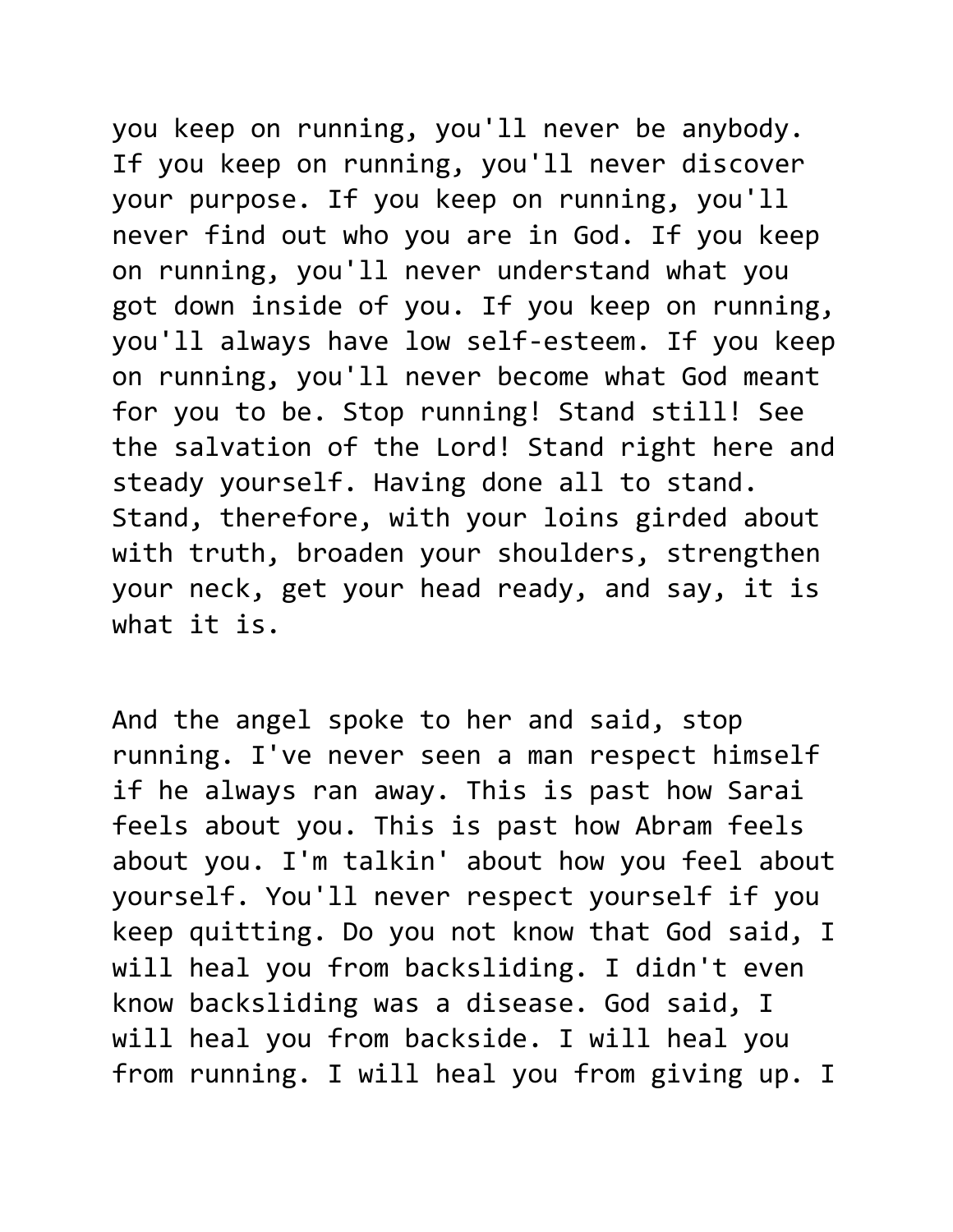will heal you from quitting. I will heal you from stopping. I will heal you of always living in almost. I almost did it, I almost finished school, I almost got a degree, I almost bought a house, I almost got married, I almost had a friend, I almost... God said, I will heal you from backsliding. I will heal you from giving up.

Incidentally, the word "backsliding" isn't just goin' back, it's really sitting down. Whenever the mule would get stubborn and sit down, his back would be at an angle, and they call It backsliding. Anytime you sit down on your purpose, anytime you sit down on your destiny, anytime you sit down in the desert and getting ready to die. The desert isn't killing you, it's you sitting down that's killing you. And the angel told her, stop running, I want you to go back to your mistress.

Now, in my mind, in my mind, in my crazy way of thinkin', if the angel would've come to me and told me to go back to the very person that I had been running from, I would've been nervous, and I would've been upset, and I would have been afraid, and I would've been uncomfortable,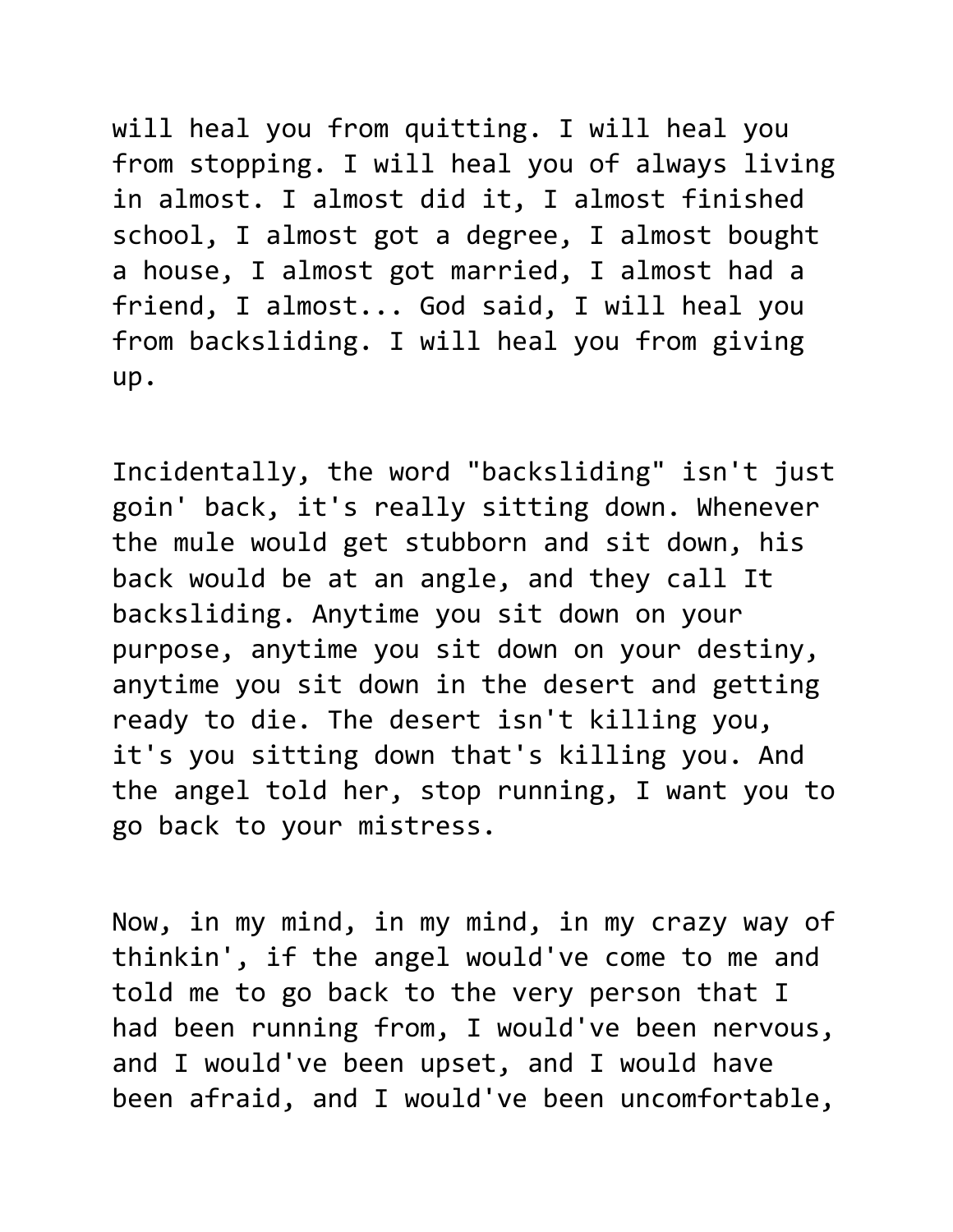and I would've had anxiety, and I would have had problems, and I would've had nervousness, and I would have had some trepidation about coming back into this situation again. But instead of being afraid, she got happy. She got happy in the desert. Oh, wait a minute, I want to talk about happy in the desert. She got happy in the desert. You don't have to wait 'til you get to the mansion, you can get happy in the desert. You don't have to wait 'til all your bills are paid, you can get happy in the desert.

The best praise God ever got was a sacrifice of praise. I dare you to praise him in the middle of your trouble. I dare you to praise him in the middle of your problem. I dare you to praise him in the middle of your storm. I dare you to praise him when you're up under attack. I dare you to praise him while you're waiting on the answer to come. I dare you to praise him in the middle of your dilemma. I dare you to praise him without knowing how things are going in, to stand right still in the middle of the desert and say, I'm gonna praise you right out here in the middle of the desert. There ain't no praise like a desert praise. Oh, I wish I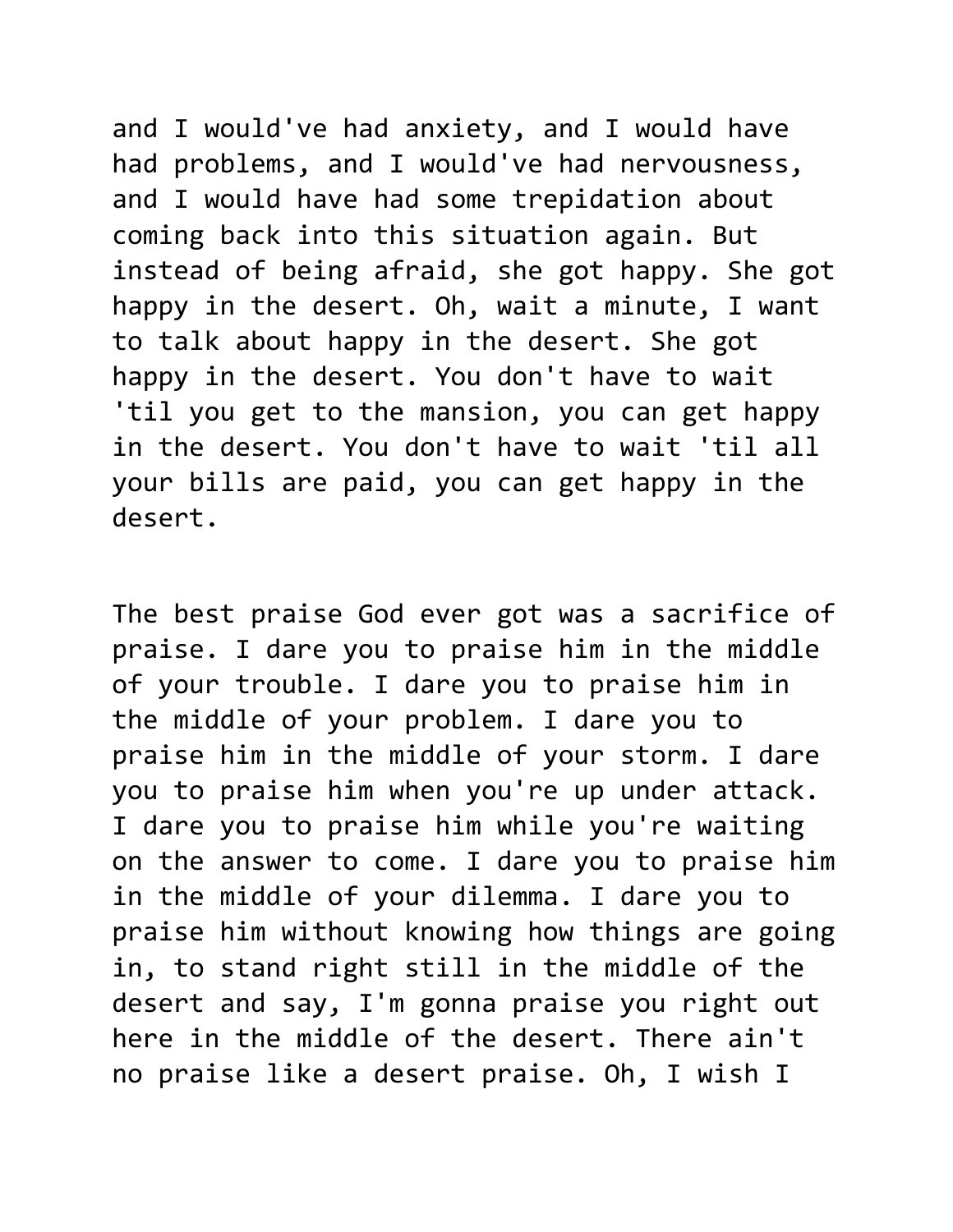had some people that were watching me this morning that would give God a desert praise. I don't have no money, but I gotta praise. I'm running out of food, but I gotta praise. I don't have no job, but I gotta praise. I'm goin' through a crisis, but I gotta praise. See, the devil wants you to cry in the desert, but Hagar got happy in the desert and began to praise her God. Somebody take a minute and give God a praise in the middle of your desert.

There she is, praising God in the middle of the desert. God always uses people. They can praise him without a crowd. Anybody can praise him in a crowd. Anybody can praise him in a better location. Anybody can praise him with a lot of great music. But God is looking for somebody who can praise him in isolation. God is looking for somebody to praise him without an Amen. God is looking for somebody that can praise him all by yourself. And she wasn't just praising him just to be praising him. She wasn't just praising him 'cause she took a class on five steps to a quick praise. She wasn't just praising him 'cause she read a book on the power of praise. She wasn't just praising him because she knew the Hebrew words for praise.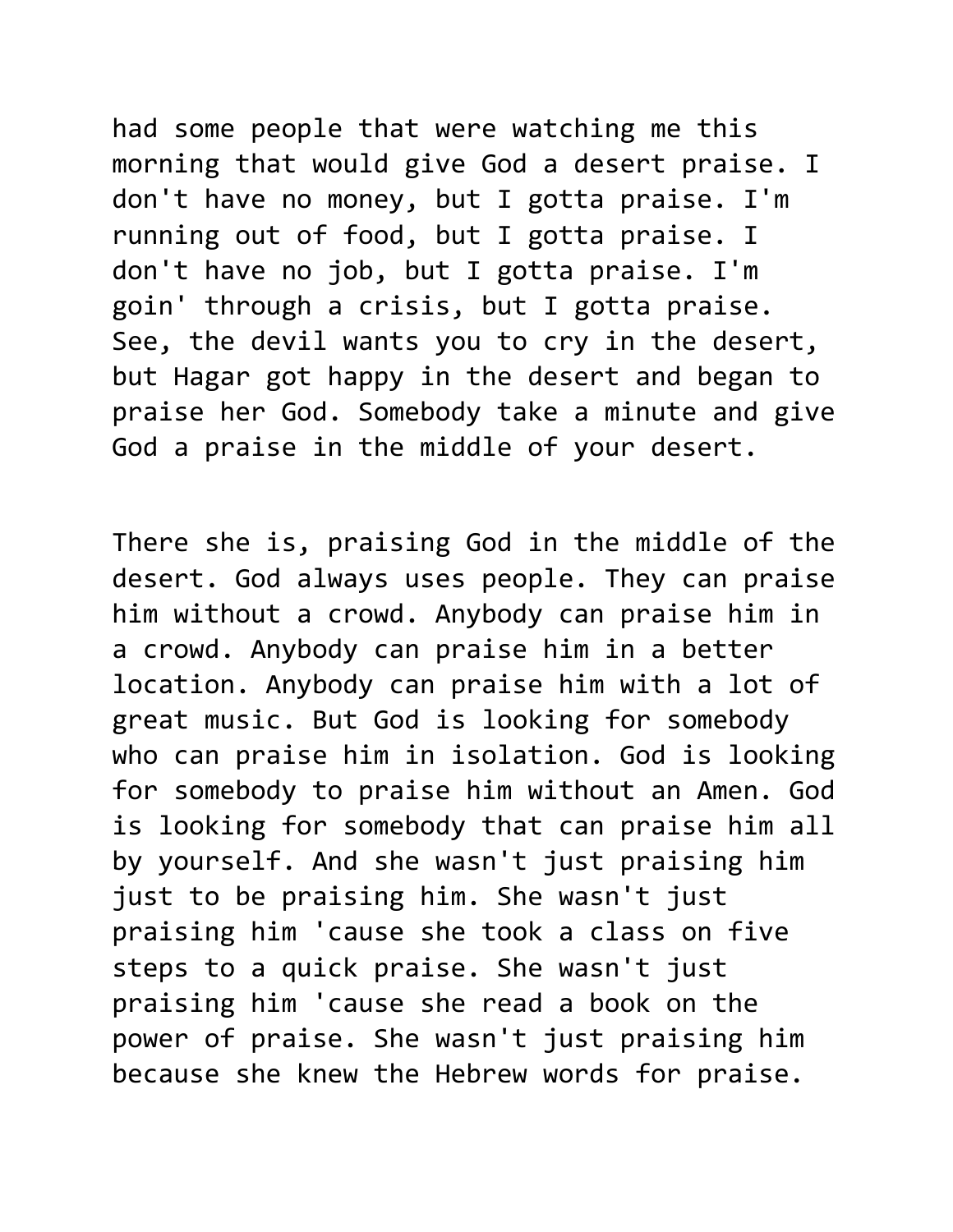She was praising him because she said, El Roi. El Roi.

El Roi is a word you might not be familiar with. It is a Hebrew word that means "God sees me". For somebody who's never been saved, for somebody who's always been overlooked, for somebody who's never been regarded, for somebody who's never had a chance, for somebody that everybody walked past, for somebody that thought your time would never come, there's a joy when you think about, God sees me. There she is in the desert, she hadn't eaten yet. There she is in the desert, and yet she's praising God, just because he sees her.

The Lord sent me here to tell you this Sunday morning, I see you. I see you. I see you. I know you don't have any money, but I see you. I know you don't have no title, but I see you. I know you've been through a lot of haters, but I see you. I know you've made some bad mistakes, but God said, I see you. Do you know what it is to get God's attention? To know that God is mindful of me. What is man that thou art mindful of him, or the son of man that thou visiteth him? God wants you to know, I see you.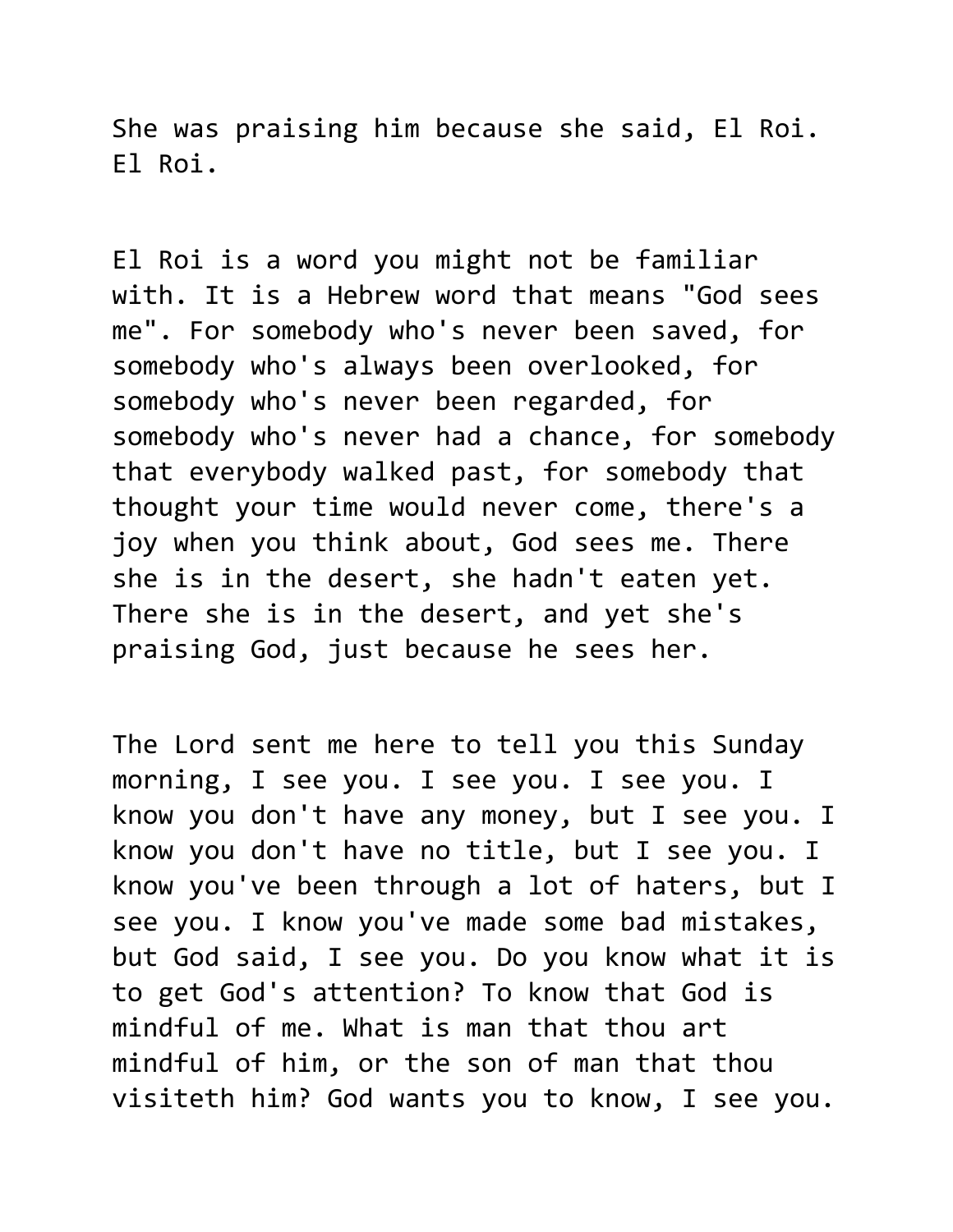Abram might not see you, Sarai may not see you, your circumstances may not honor you, but God sees you. She said, El Roi. El Roi. El Roi.

I want you to write that down. El Roi. I want you to put it on your computer. El Roi. I want you to add it into your praise language. El Roi. El Roi. Devil, you can't do whatever you wanna do because El Roi. Enemy, you cannot have my body because El Roi. I will not be a skeleton because El Roi. I will not be a carcass in the desert because El Roi. The buzzards will not eat up my flesh because El Roi. I will not come to a negative in because El Roi. I will not die in my desert because El Roi.

Somebody's in a desert right now, and the devil's been telling you, this is all you are, this is what you deserve, this is all you're ever gonna be, where you are is far as you go get, your momma never got nowhere, your daddy never got anywhere, and you're not gonna get anywhere. But you put your hands on your hips and look the devil right in the face and say, El Roi. Yes! El Roi. God sees right where I am, God knows right where I am, God knows what I'm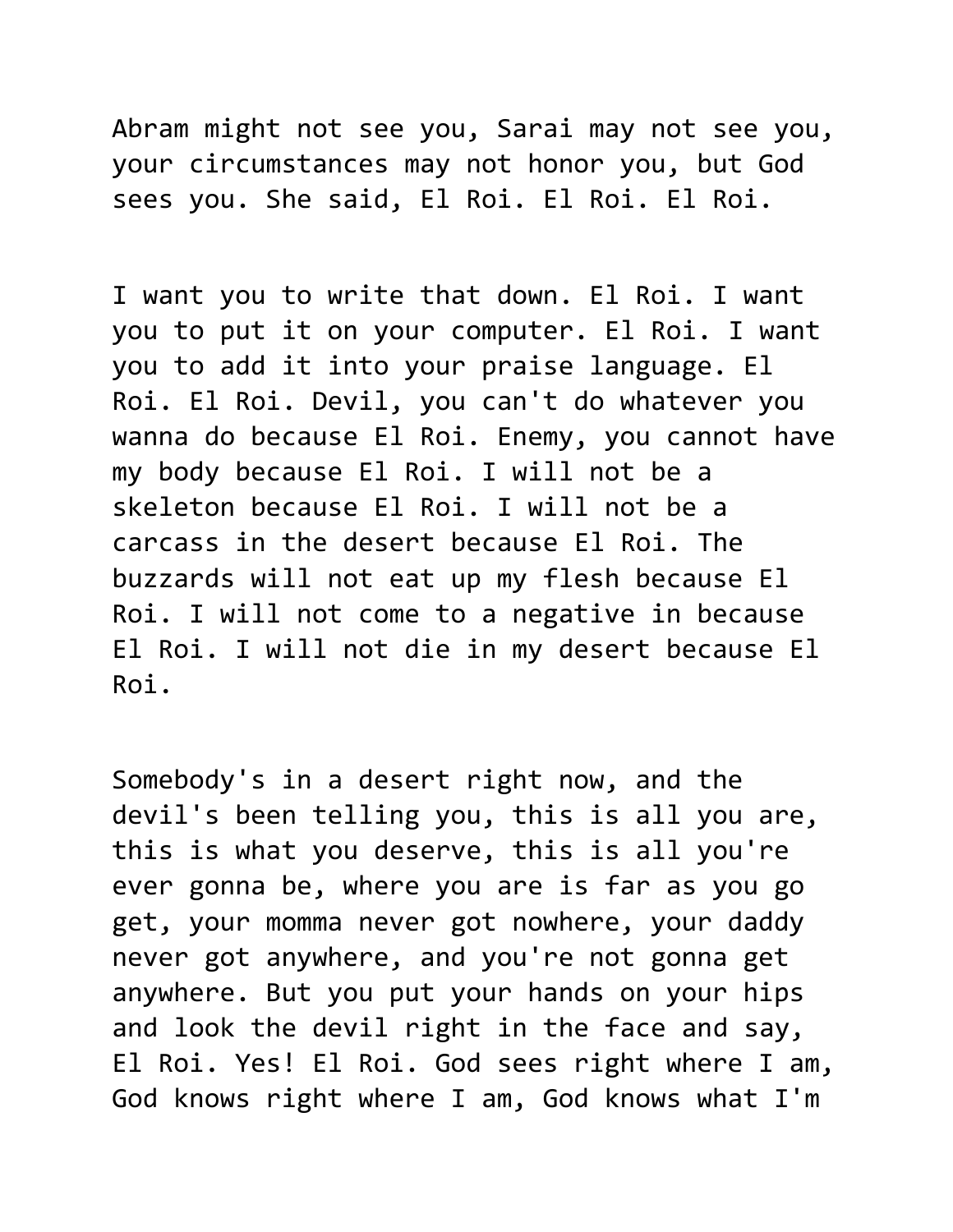goin' through, God sees how I feel, God sees what's happening in my life. God! God sees me! God sees me. God sees me. God sees me. She threw her hands up and said, El Roi, God sees me! I must be somebody. Oww! I must be somebody, El Roi. I must have some value, El Roi. I must have a purpose, El Roi. I must be in the plan, El Roi. El Roi. God sees me.

Shout yes! Shout yes! Shout yes! Shout yes! El Roi. El Roi. Working a part time job, but El Roi. Flipping burgers at a burger shop, but El Roi. Living off of unemployment, but El Roi. Body is racked with pain, but El Roi. Work double shifts for two weeks, but El Roi. Husband walked out the door, but El Roi. Wife don't care nothin' about me, but El Roi. God! God! God! God sees you. He sees you. He sees what's in you. He sees what you shall be. And they begin to prophesy to that old girl, and they told her, you're gonna bring forth a child, his name shall be called Ishmael. Said he will be a wild man, his hands shall be against all men, and all men shall be against him, but out of him shall come a great nation.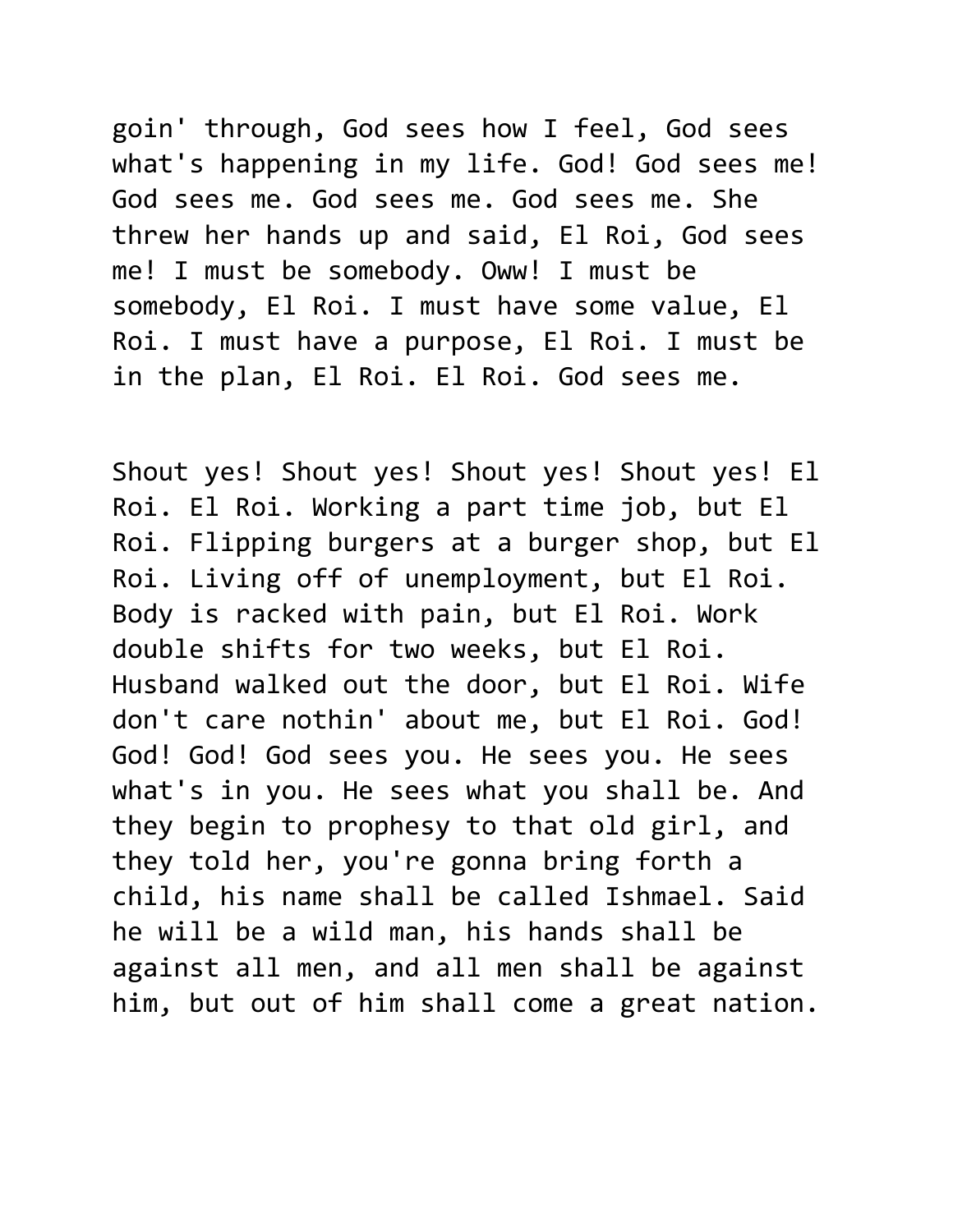How can greatness come out of weakness? How can greatness come out of despair? How can greatness come out of disappointment? How can greatness come out of heartache? I'll tell ya how. El Roi. If God sees you, they buy mean it for evil, but he'll make it work out good. If God sees you, you might be in a weak place, but God will bring greatness out of your life. El Roi. That's what I want you to understand, that's what I want you to, that's what I want you to, that's what I want you to, that's what I want you, that's what I want you, that's what I, that's what I, that's what I, I want you to understand. He sits high but he looks down low. He's got all power in his hand, and he sent me to tell you that he sees you.

Now, she's on her way back. Good God Almighty! The woman who was running this way has had an encounter with God that made her do a 180. I feel a turnaround. Somebody oughta do a 180 right into your house. God's about to turn some things around. What you was runnin' from, you getting ready to run to. God's gonna do a 180. You don't want a 360, 'cause a 360'll take you back where you were. You need a 180. God's gonna give you a complete turnaround. And here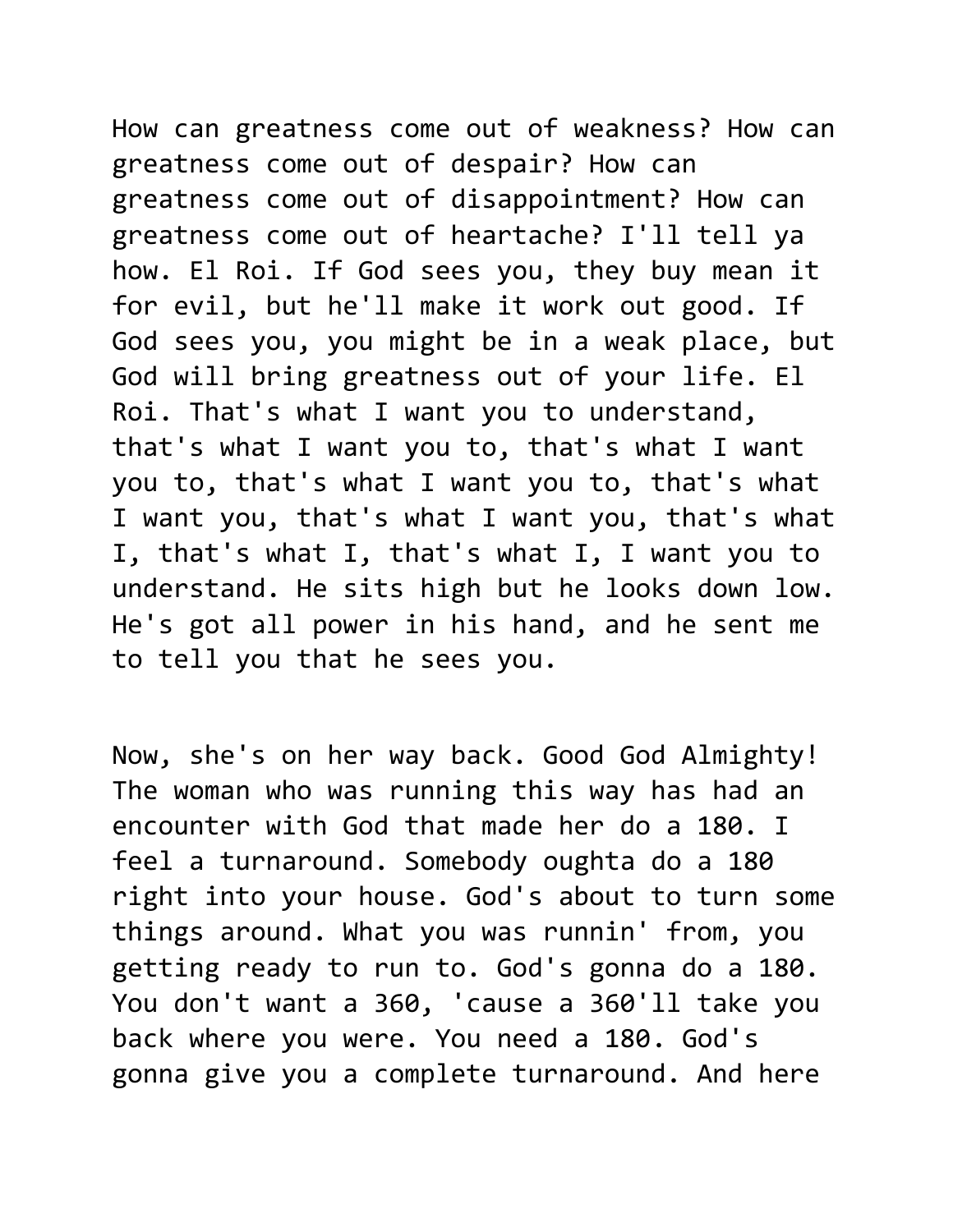comes Hagar back down the road. The angel told her, there is no provision for you on the run, the provision is in the fight. There is no provision for you on the run, the provision is in the fight.

Stop running from the fight, and turn around and go back home, because I have put your provisions in the house of Sarai. That's why the enemy's trying to run you out, because your provisions are right there, and it's only a matter of time until you see God provide for you. But the problem is, you have gotten out of place. You left it because it was tough. You left it because it was hard. You left it because it hurt your feelings. You left it because you weren't recognized. You left it because you weren't appreciated. You left it because it got difficult. You left it because it was complicated. You left it because it wasn't easy. You left it because it hurt your feelings. You left it because it made you cry. But what you don't understand is that God is providing for you in trouble.

You didn't hear me. God is providing for you in trouble. The Bible said that God is a present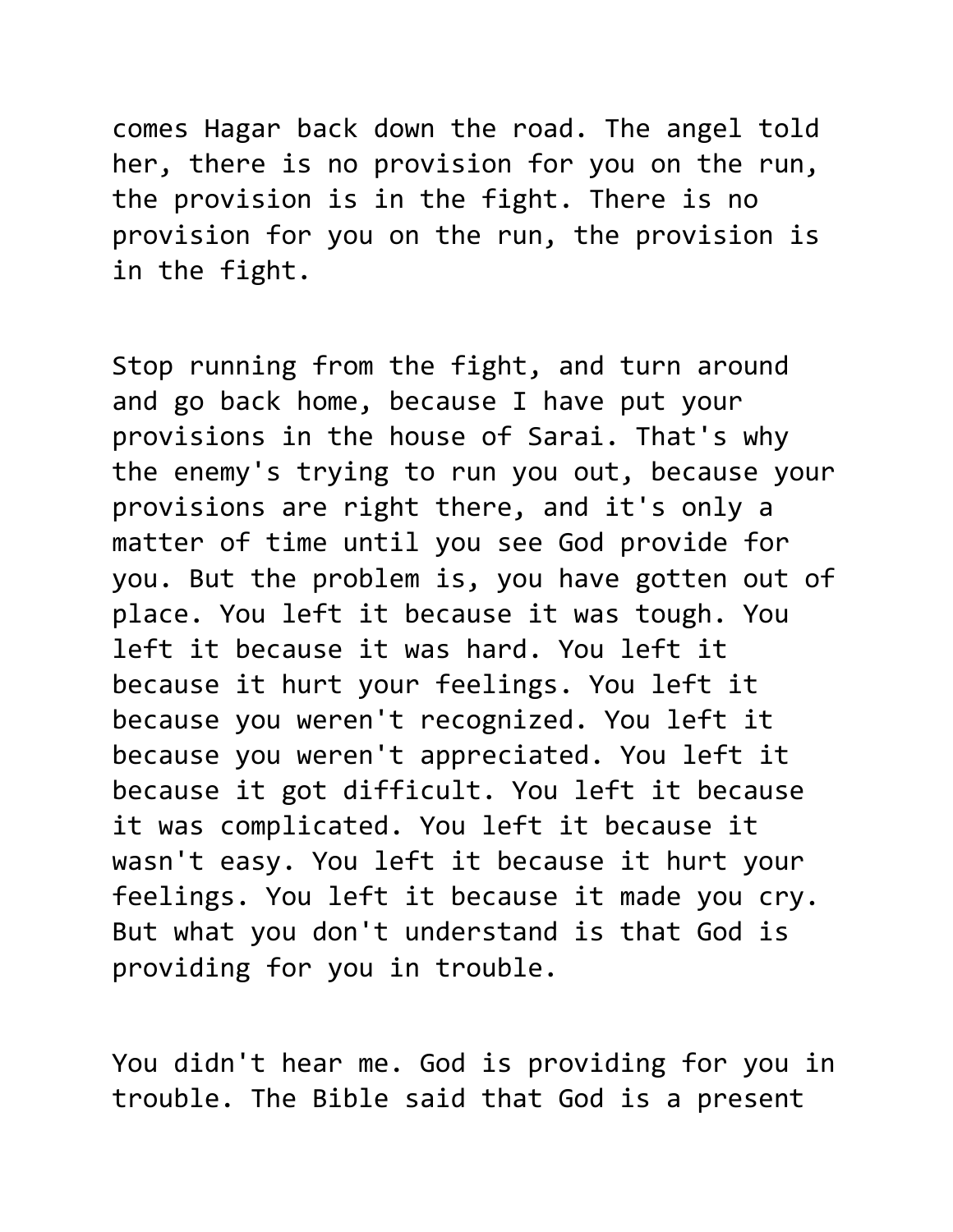help in trouble. If you run from the trouble, you're running from God. If you run from the trouble, you're running from your provisions, because God puts your provisions in a place of trouble and discomfort and distress. God puts your promised land behind the walls of Jericho. God puts your blessing in the hands of somebody who has lost appreciation for you. And even though the atmosphere does not feel anointed, even though the atmosphere does not feel conducive, even though the atmosphere does not feel convenient, even though the atmosphere is not what you had in mind, God said, I put your bread there, I put your water there, I put your blessing there, and you're never going to get what I provided for you until you go back to the place of discomfort.

The place of discomfort is your growing place. The place of discomfort is your strengthening place. The place of discomfort is your place of provision. When Abraham carried Isaac up on the Mount Moriah, and he said, Jehovah-jireh, it was in a place of discomfort that he discovered his provision. God will provide the ram, but you gotta come with the sacrifice. Until you are willing to raise your life up and slay your